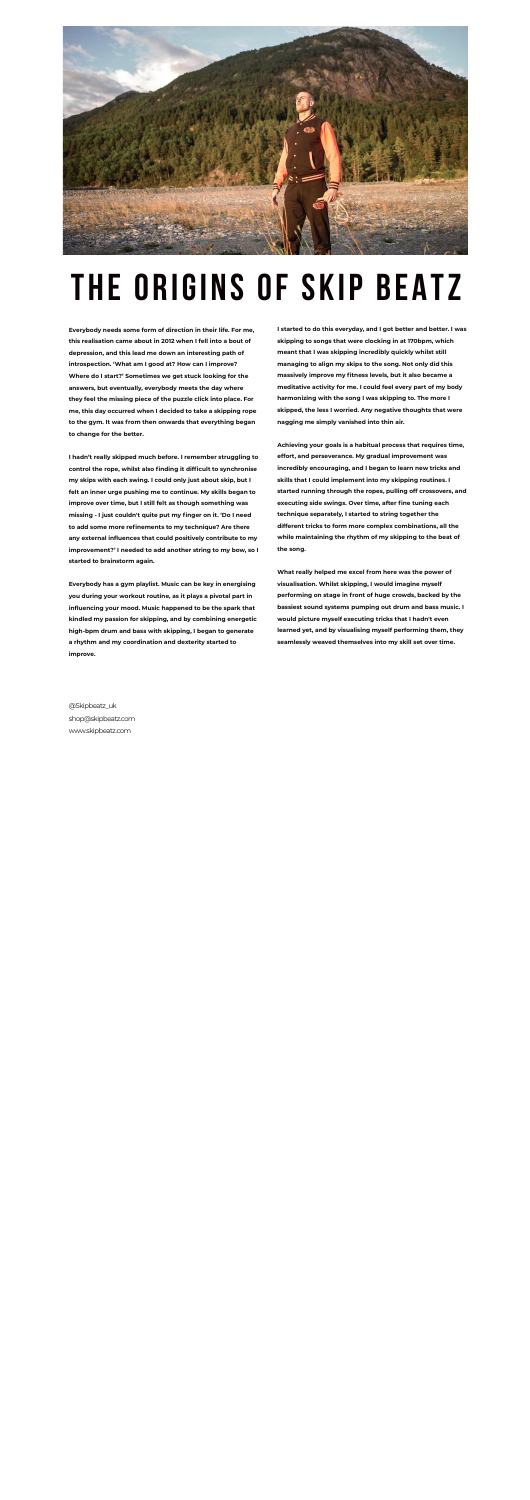

**I was so in love with skipping, that I started to skip anywhere. I was no longer confined to the gym - I was skipping to the beat, anywhere, anytime. I started to film myself skipping all over the place - from rooftops to cliff edges, from underpasses to subways. Throughout all of this, I was gradually building mini performances to individual songs, further honing my skipping skills. Skipping became a creative space for me - when I would hit the perfect flow of movement, a trance-like state would envelop me each time, and I would leave each session with a bank of new ideas, along with the inspiration to convert them into reality. This daily practice helped me find my direction and turned my obstacles into tangible goals.** 

**Every skipping session put me in the zone - I would regulate my breathing and pay no mind to my body position, only focusing my attention on watching the rope whiz past my eyes. This is what helped me improve the most, and I started to drill this thought process into practice when doing crossovers. My skill level was fairly high at this point, and so when I entered this zone I could feel my muscle memory taking over, allowing my mind to drift off into a space composed of total peace. My crossovers got quicker and quicker, and all of the tricks that I initially struggled to learn became second nature.** 

**This was it. Every fibre of my being was telling me to push this further. I had to think of a way to make skipping more of a performance and how I could turn it into something a little more visually appealing. I managed to get a hold of an ultraviolet skipping rope, and bought some UV lights that would make the rope glow in the dark.** 

**I then developed a ninja costume to go with the bright orange rope, and when practicing the performances in the dark, the UV lights would illuminate the orange parts of my costume as well as the rope. I also found that skipping in the darkness helped me get into the zone of creativity and calmness. The idea of Skip Beatz was conceived at this point.** 



@Skipbeatz\_uk shop@skipbeatz.com www.skipbeatz.com